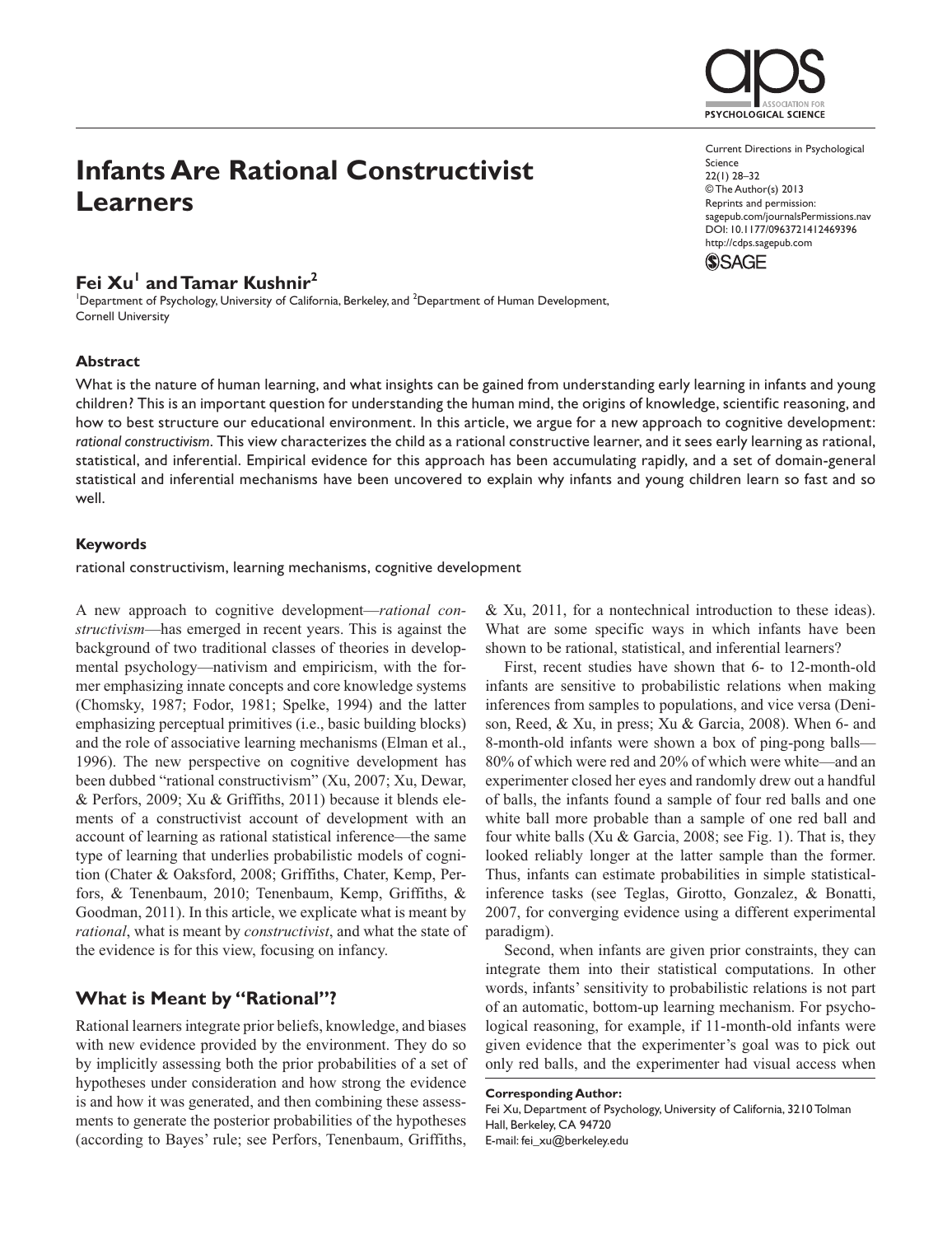

**Fig. 1.** Schematic representation of the experimental procedure in Xu and Garcia (2008). The experimenter shook a box and, with her eyes closed, drew one ping-pong ball from the box and placed it in a small, transparent container. This sequence was repeated four times. On the test trial, the front cover of the box was lifted to reveal that it contained mostly red balls. For the probable outcome, the experimenter had drawn four red balls and one white ball, and for the improbable outcome, the experimenter had drawn four white balls and one red ball. Infants saw the two outcomes on alternate trials.

she reached into a box of red and white ping-pong balls, the infants expected her to pull out a sample that was consistent with her goal, regardless of the proportions of red and white balls in the box. In contrast, if the same experimenter had a goal of choosing only red balls from the box but was blindfolded when reaching into it, infants expected her to pull out a sample that approximated the proportions inside the box (Xu & Denison, 2009). A similar type of integration occurs with physical constraints: If 11-month-old infants were given evidence that green balls could not be moved from a box filled with green, red, and yellow balls and the experimenter drew out a random sample with her eyes closed, they expected the sample to approximate the proportions of red and yellow balls in the box, excluding the green ones (Denison & Xu, 2010a; see also Teglas et al., 2007; Teglas et al., 2011). Infants' ability to take into account psychological and physical constraints when estimating probabilities is a hallmark of rational, inferential learning.

Third, this sensitivity to probability can be used to make predictions and guide actions. In a choice task, 10- to

14-month-old infants were given a preference trial and a test trial. On the preference trial, each infant was shown two lollipops, one pink and one black, and was allowed to choose the one he or she liked most. The experimenter then showed the infant two transparent jars of lollipops (e.g., one jar had 12 pink and 36 black lollipops, a 1:3 ratio, and the other jar had 12 pink and 4 black lollipops, a 3:1 ratio). The experimenter closed her eyes and drew out one lollipop from one of the jars (with only the stick showing) and placed it in an opaque cup. She drew out another lollipop from the second jar and placed it in a second opaque cup. The question was which cup the infant would crawl to in order to maximize his or her chances of getting the preferred (pink) lollipop. Results showed that most infants crawled to the correct cup—that is, the one that was more likely to yield a pink lollipop given the proportions of pink to black lollipops in the two jars (Denison & Xu, 2010b). Thus, infants do not only "react" to events that show improbable outcomes, as in looking-time experiments; they are also able to generate predictions based on probability estimates to guide their own actions. Infants spontaneously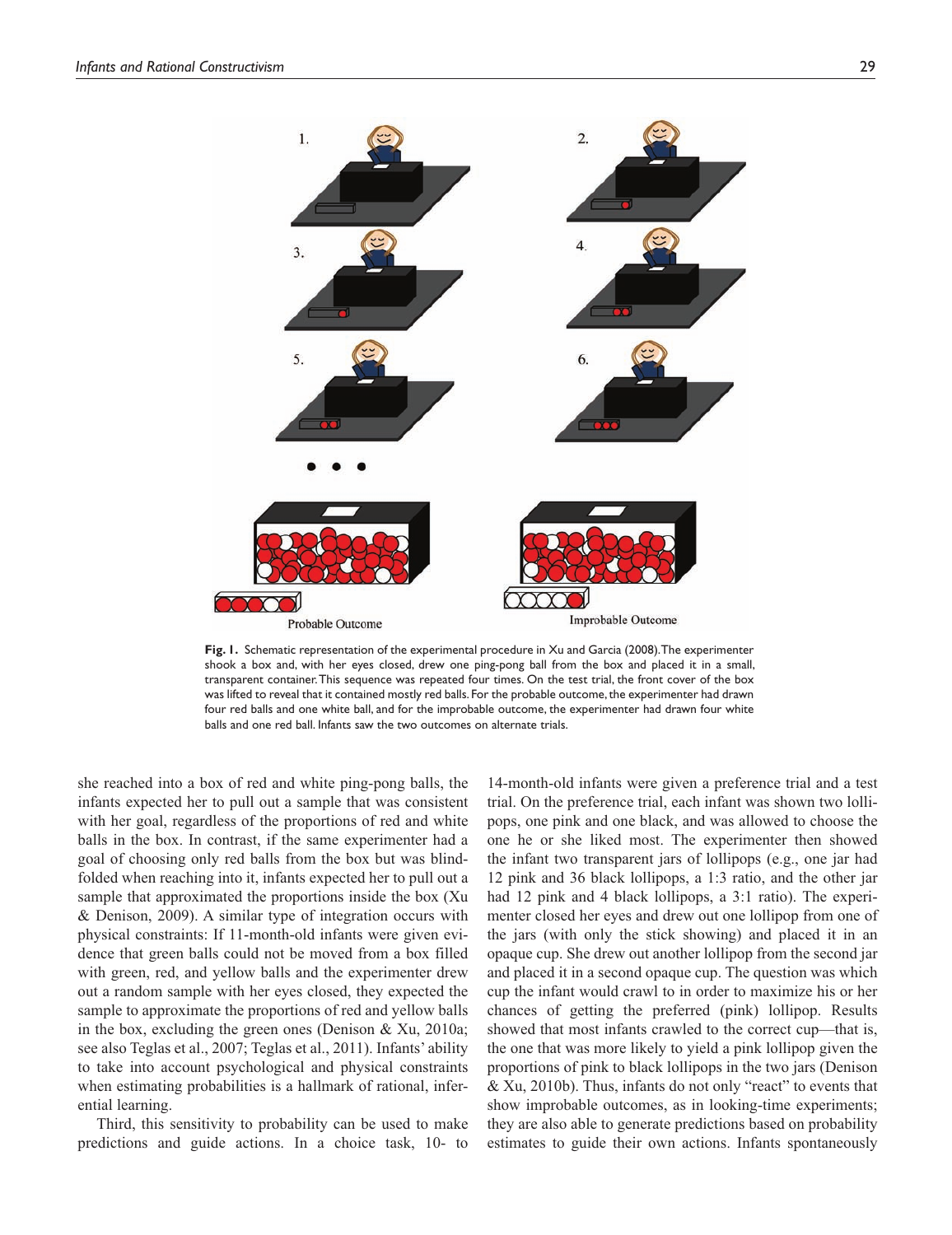assess the probabilities of certain events and outcomes, an ability that constitutes a useful tool for navigating the world.

Fourth, learners take into account the statistics of input data when evaluating multiple alternative hypotheses; they notice "suspicious coincidences" when making inferences and generalizations. Word-learning studies have shown that preschoolers who are shown three dalmatians as exemplars of the novel (nonsense) word *zav* would only generalize the word to the subordinate-level kind *dalmatian*, even though the evidence would be equally consistent with the basic-level kind *dog*. Why is this inference rational? The key intuition behind it is that if the "teacher" had meant to show the preschooler examples in order to teach him or her the extension of the word *dog*, it would have been odd that the first three examples were all dalmatians (a subordinate-level kind). If the "teacher" had meant to teach the preschooler the extension of the word *dalmatian*, of course there would be nothing suspicious about showing three examples of the subordinate-level kind *dalmatian* (see Xu & Tenenbaum, 2007a, for formal modeling that captures this intuition).

Similar effects have been observed in infants. Gerken (2006) found that if 9-month-old infants heard a string of three-syllable sequences that had varying first and second syllables but all ended with the syllable *da*, the infants would infer that the rule for acceptable sequences was that they included two slots that could be filled with any syllable and a fixed third syllable *da*. Gweon, Tenenbaum, and Schulz (2010) found that this same inferential mechanism operates on 16-month-olds' inductive inferences about the internal, nonobvious properties of objects. If an agent sampled three yellow toys from a box of mostly blue toys and showed that the yellow toys squeaked, infants generalized the property narrowly (i.e., only to other yellow toys and not to blue ones). Infants were also sensitive to sampling conditions and sample size in property generalization: Intentionally drawn samples led to this narrow generalization, whereas accidentally drawn samples did not. This pattern parallels the findings on sensitivity to sampling conditions and sample size in word learning with preschoolers (Xu & Tenenbaum, 2007b).

## **What is Meant by "Constructivist"?**

The key idea is that infants may start with perceptual (and perhaps protoconceptual) primitives, and they can acquire new concepts and new inductive biases given input data. The newly acquired concepts and learned inductive biases become the elements that constrain subsequent learning and computations. What are the specific ways in which infants have been shown to be constructivist learners?

First, infants engage in hypothesis testing: They entertain multiple hypotheses at once and revise their beliefs as new evidence comes in. In the rule-learning experiment discussed above, 9-month-old infants were given initial exemplars of the rule (e.g., *leledi, wiwidi, jijidi, dededi*) that were equally consistent with both a narrow generalization (any AA*di* triplets with the same final syllable) and a broad generalization (any

AAB triplets). When tested, the infants appeared to have learned a narrow rule. When given just one piece of additional evidence that the broad rule was correct, however, these young infants immediately switched to a pattern of responses that was consistent with the broad rule (Gerken, 2010). These findings provided the first demonstration that infants may hold multiple hypotheses in mind and they revise their beliefs when given new evidence.

Second, infants notice anomalous data: Nonrandom sampling may provide a strong cue to learners that a new causal variable is called for. Kushnir, Xu, and Wellman (2010) showed 20-month-olds a box containing 82% toy ducks and 18% toy frogs, and the infants watched as a person picked out five frogs in a row. These infants attributed to the person a preference for frogs over ducks (Fig. 2). This was not just a matter of having seen the person interact with the toy frogs: In a control condition in which the box contained 82% toy frogs and 18% toy ducks and the person picked out five frogs in a row, no preference was attributed to the person. It may be the case that nonrandom sampling is particularly noticeable and that learners are triggered by this type of data to posit new causal variables.

Third, statistical evidence may drive the process of acquiring new concepts. For example, infants are known to assume that everyone else shares their preferences for crackers over broccoli until they are about 18 months old (Repacholi & Gopnik, 1997). In a mini-training study, 16-month-old infants were shown two small bowls of objects, one boring (e.g., white cubes) and the other much more interesting (e.g., colorful mini-slinkies), and were allowed to choose an object from either bowl. Unsurprisingly, the infants chose a slinky for themselves and for an experimenter. The infants were then shown a transparent jar with lots of slinkies and a few white cubes. The experimenter reached in, picked out five white cubes, and asked the infant again to give her what she would like (the choices were between a slinky and a cube). This time, the infants handed her the cube. As before,



**Fig. 2.** Schematic representation of the experimental procedure in Kushnir, Xu, and Wellman (2010). One group of toddlers was shown a population box containing 82% toy frogs (represented by circles in the illustration) and 18% toy ducks (represented by triangles); a second group of toddlers was shown a population box containing 18% toy frogs and 82% toy ducks. The experimenter looked inside the box and picked out a sample of five frogs in a row. Toddlers were then presented with three choices–a toy frog, a toy duck, and a new toy (distractor)–and were asked to give the experimenter the toy she liked. Children gave the experimenter the toy frog when the box contained 18% toy frogs but not when the box contained 82% frogs.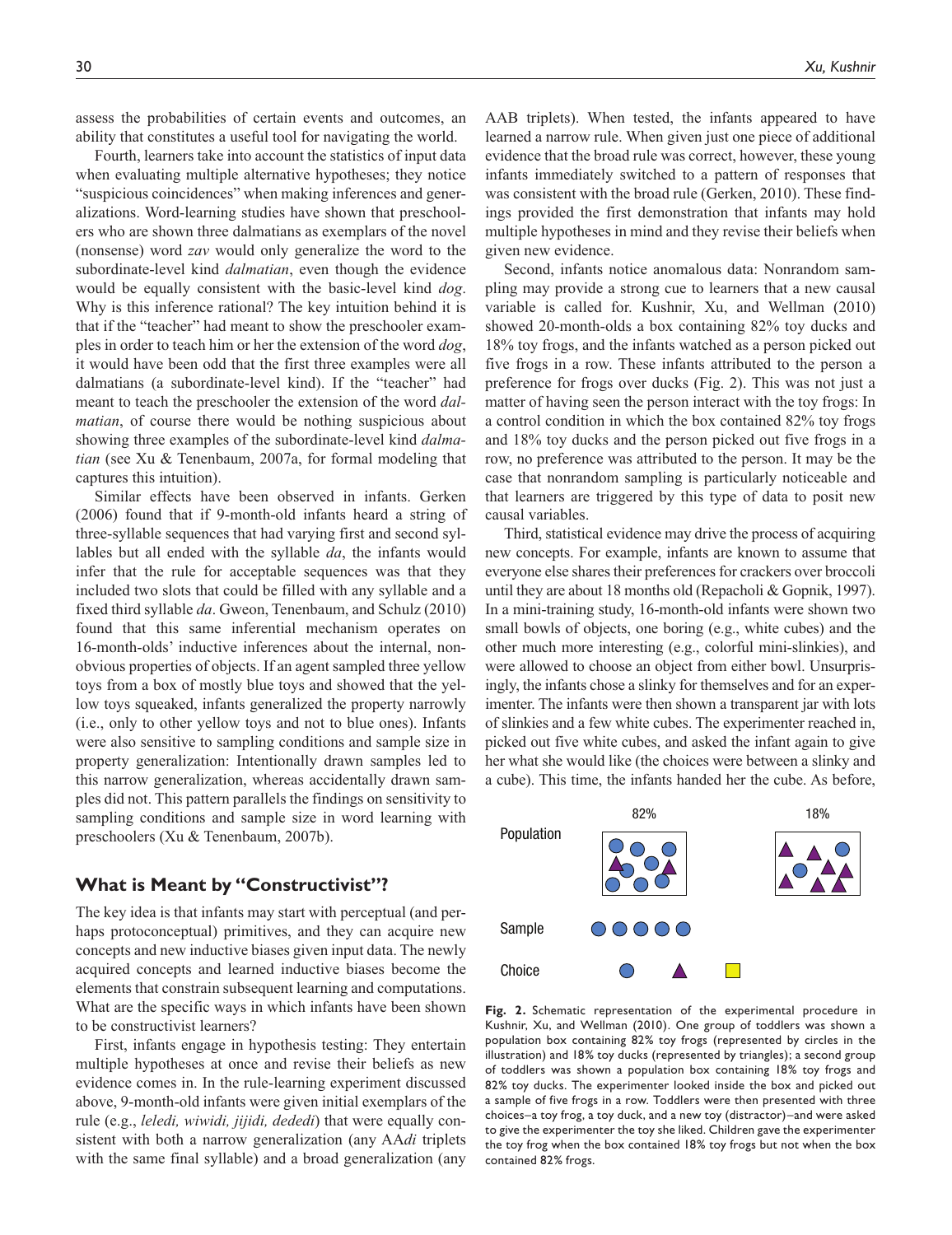this result depended on the proportions in the populations of objects; infants inferred that the experimenter had a preference for cubes only when the box contained a minority of cubes (18%), not when it contained a majority of cubes (82%). With minimal training, infants were able to acquire what was perhaps the beginning of a new concept—in this case, subjective preference (Ma & Xu, 2011).

Fourth, overhypothesis formation (i.e., the ability to make inferences at multiple levels) may be a powerful mechanism for acquiring new inductive constraints. The philosopher Nelson Goodman (1955) first introduced this idea: Suppose you are shown several bags. From the first bag, a few blue marbles are drawn out; from the second bag, a few red marbles are drawn out; from the third bag, a few yellow marbles are drawn out. Now you are shown a fourth bag, and one green marble is drawn out. If I drew another marble out of the fourth bag, what do you think its color would be? With high confidence, people answer "green." Not only do we make the firstorder generalization that the first bag most likely contained all blue marbles, and that the second bag all red marbles, and so forth, we also form a second-order generalization or overhypothesis that "bags of marbles are uniform in color" (see Kemp, Perfors, & Tenenbaum, 2007, for formal modeling). This simple example illustrates a powerful idea: Learners make inferences and generalizations at multiple levels, and this allows inductive learning to proceed rapidly with limited amounts of data.

Recent evidence from 9-month-old infants suggests that they can form overhypotheses involving perceptual variables such as shape or color (Dewar & Xu, 2010). Infants were shown a set of boxes. From the first box, the experimenter drew out, with her eyes closed, four small objects of the same shape—say, triangles—but of different colors. From the second box, she drew out four cubes of different colors; from the third box, she drew out four discs of different colors. Then, from the fourth box, she drew out one star. She then drew a second object from the fourth box, either another star of a different color or a triangle of a different color. Infants looked reliably longer at the triangle than the star. Critically, control conditions showed that if the triangle had been drawn from the first box (from which all the other triangles had been drawn), infants looked equally at both outcomes. The same pattern of results was obtained with color. Thus, even preverbal infants can form overhypotheses with limited amounts of data, which suggests that this may be a powerful mechanism that supports later learning (see Smith, Jones, Landau, Gershkoff-Stowe, & Samuelson, 2002, and Sim, Yuan, & Xu, 2011, for evidence in the domain of word learning).

Finally, infants are active learners (see Piaget, 1954, for discussion). Eight-month-old infants voluntarily allocate their attention according to information gain: They avoid spending too much time looking at stimuli that are too predictable or too unpredictable; instead, they focus their attention on stimuli that are intermediately predictable (i.e., stimuli with the most potential for information gain; Kidd, Piantadosi, & Aslin,

2012). The studies by Denison and Xu (2010b) also provided evidence that 10-month-old infants spontaneously estimate the probabilities of events and use this knowledge to fulfill their own desires and wishes. Thus, even barely mobile, seemingly passive infants are active learners.

In just a few years, research has uncovered a set of powerful inductive-learning mechanisms in infants and children, and the evidence provides strong support for the emerging view that young humans are rational, constructivist learners. The specific mechanisms identified in all of these studies appear to be domain general, applying to language learning, physical reasoning, psychological reasoning, property induction, and causal learning. In this article, we have selectively reviewed the evidence from studies with infants because the learning mechanisms developed in infancy lay the foundation for later learning.

### **Future Directions**

Many questions remain open. First, how sophisticated are infants' probabilistic-inference abilities? The existing studies have only scratched the surface. Second, if young infants engage in hypothesis testing, where do the hypotheses come from? Work on children's explanations may shed light on this issue, given that explanation is a form of hypothesis generation (Keil, 2006). Third, the experiments reviewed here suggest that with limited amounts of evidence, infants and young children can revise their beliefs and acquire new concepts. But much learning in childhood takes place on a much larger timescale, and the conceptual changes that result from such learning are much more profound (Carey, 1985, 2009; Gopnik & Meltzoff, 1997). These conceptual changes may involve tracking statistical evidence over time and evaluating evidence across subdomains (e.g., the development of intuitive biological knowledge may require integrating evidence for growth, internal organs, and birth). It is an open question whether the same underlying processes can explain these long-term changes and developments.

#### **Recommended Reading**

- Perfors, A., Tenenbaum, J. B., Griffiths, T., & Xu, F. (2011). (See References). A nontechnical introduction to Bayesian models and their relevance to cognitive development.
- Teglas, E., Vul, E., Girotto, V., Gonzalez, M., Tenenbaum, J. B., & Bonatti, L. L. (2011). (See References). A seminal study on how infants view physical reasoning as probabilistic inference, integrating their knowledge about object motion with probability estimations.
- Xu, F., & Garcia, V. (2008). (See References). A study demonstrating young infants' sensitivity to probabilistic relations.
- Xu, F., & Kushnir, T. (Eds.). (2012). *Rational constructivism in cognitive development: Advances in child development and behavior* (Vol. 43). Waltham, MA: Academic Press. An edited book providing the first synthesis on the rational-constructivist approach to the study of developmental psychology.